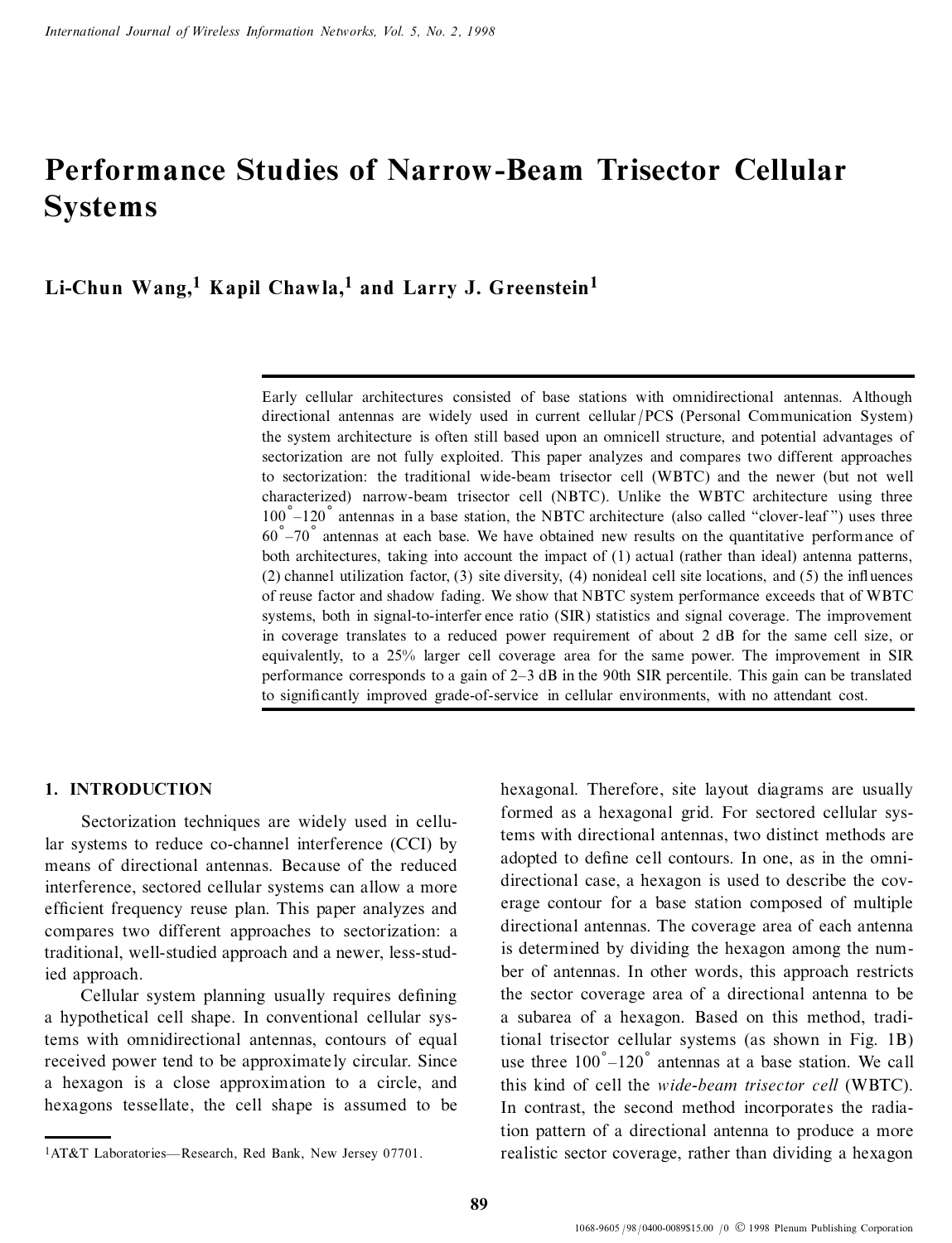



as in the first approach. The cellular contour is then defined by connecting the coverage areas of each directional antenna. Clover-leaf-shaped cells, as shown in Fig. 1A and reported in [1], are obtained by this method. In this paper, we call the clover-leaf cell a *narrow-beam trisector cell* (NBTC) because three  $60^{\circ} - 70^{\circ}$  directional antennas are used at a base station.

Intuitively, we can see that the WBTC approach may result in poor coverage and severe interference due to the difficulty of matching the subarea of a hexagon to the coverage area of a directional antenna. Ideally, each sector in a WBTC system is assumed to cover a diamond-shaped area (Fig. 1B), but the actual coverage area formed by the directional antenna differs significantly from this shape. On the other hand, an NBTC system can be expected to have better performance, because the ideal sector coverage area more closely matches the actual coverage area formed by the directional antenna (Fig. 1A). However, detailed performance studies of NBTC systems are lacking in the literature. Even for WBTC systems, moreover, most papers assume ideal antenna patterns and ideal cell site locations [2].

This paper presents new results on the quantitative performance of NBTC and WBTC systems, taking into account the impact of actual radio patterns of directional antennas and location variations of the cell sites. Furthermore, we address several important issues associated with the effects of shadowing, cell loading, and site diversity. We show that the NBTC system can improve both interference and signal coverage performance while using the same cell sites, that is, without extra infrastructure cost.

The remainder of the paper is organized as follows: Section 2 describes the propagation model. The cell contour and site layout of NBTC and WBTC systems are introduced in Section 3. Section 4 illustrates the signalto-interference (SIR) performance, and Section 5 illustrates the signal coverage performance, both of them for the baseline case of ideal cell site locations and no site diversity. The impact of site diversity and of site location variation are quantified in Sections 6 and 7, respectively.

#### **2. PROPAGATION MODEL**

The cellular radio propagation environment is com plex and highly random. It is generally characterized by three effects: median path loss, shadowing, and multipath amplitude fading. For system-level studies like the present one, the channel power response is usually averaged over multipath fading.

### **2.1. Median Path Loss**

Let  $P_r$  be the local spatial average of received power at a terminal located at distance *d*. The ratio of  $P_r$  to  $P_t$  (the transmit power) is called the local mean attenuation or path loss. The variation of path loss (or of  $P_r$ ) with *d* tends to be monotonically decreasing; in reality, however, it has a statistical range of values at any *d* because of shadowing. What we can say is that the median of this statistical spread can be modeled by the monotonic relationship

$$
P_{med} = \frac{CP_t G(\theta)}{d^{\gamma}}
$$
 (1)

where  $G(\theta)$  is the composite transmit-receive antenna gain at angle  $\theta^1$ ;  $\gamma$  is the path loss exponent; and *C* is a constant that includes the effects of antenna heights, terrain type, etc. The statistical variation about this median due to shadowing tends to be lognormal, as we discuss next.

#### **2.2. Shadow Fading**

To characterize the shadowing effect, a lognormal distribution is used to describe the statistical variation of local mean power about the median. That is, if  $\Omega$  is the dB value of local mean received power, then the probability density function (pdf) of  $\Omega$  is

$$
f_{\Omega}(\Omega) = \frac{1}{\sqrt{\lambda \pi} \sigma} \exp\left[\frac{-(\Omega - 10 \log P_{med})^2}{2\sigma^2}\right] \tag{2}
$$

where the shadowing spread  $\sigma$  is typically in the range  $6-12$  dB [3] and  $P_{med}$  is given by (1).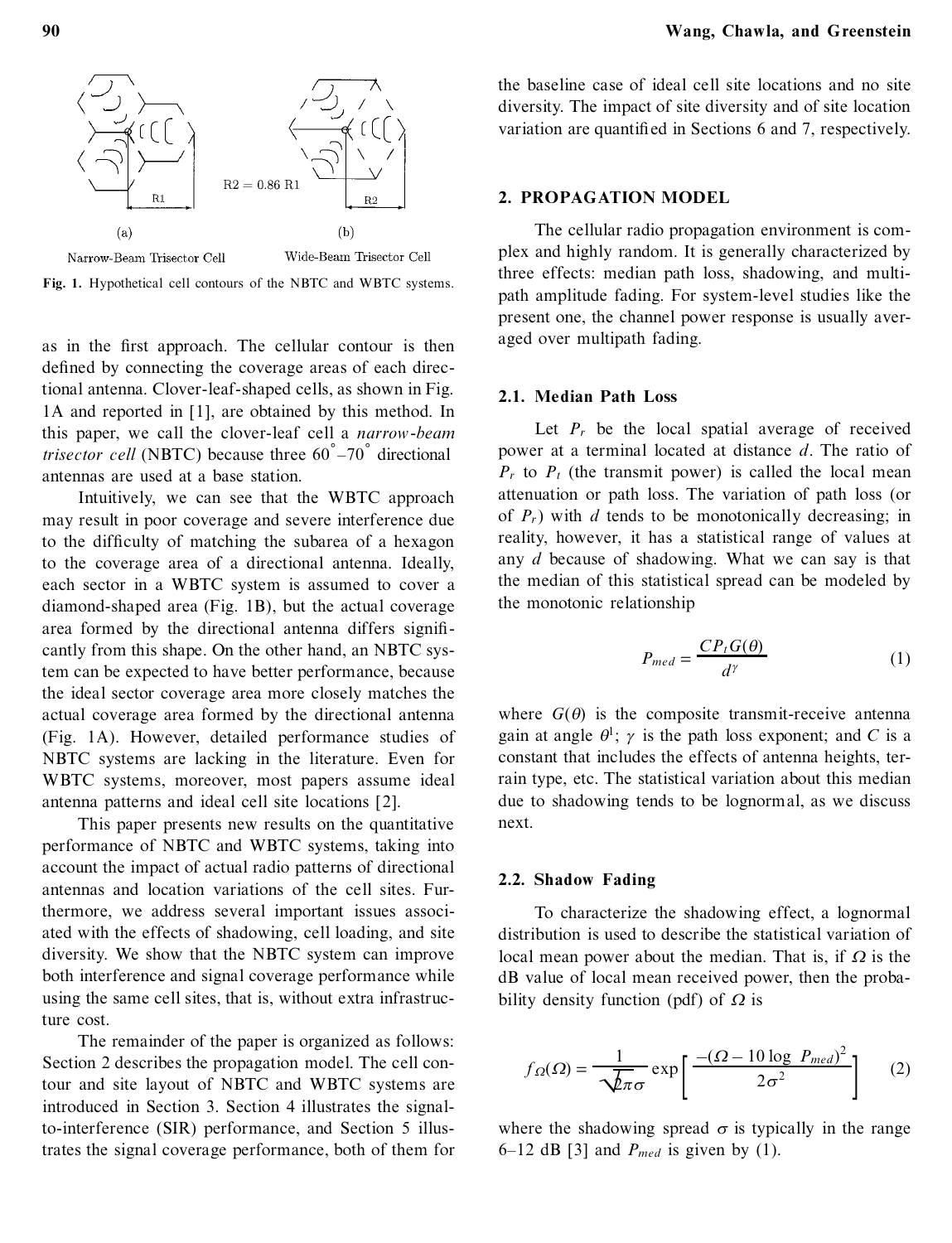# **3. NOMINAL CELL COVERAGE AND SITE LAYOUT**

#### **3.1. Analytical Model**

We define the cell boundary as the contour with the same median received power from the base station. From (1), the propagation distance,  $d<sub>S</sub>$ , at which the median received power from a single sector is equal to *S*, can be obtained as follows:

$$
d_S = G(\theta)^{1/\gamma} \times \left(\frac{CP_t}{S}\right)^{1/\gamma} \tag{3}
$$

where azimuth angle  $\theta$  is with respect to the direction of maximum antenna gain,  $\theta = 0$ . From (3), it can be observed that the contour shape of a sector, and therefore also the cell, is determined by the radiation pattern of the directional antenna and the exponent  $\gamma$ , while the other parameters influence the cell size. By applying an actual antenna radiation pattern in (3), we can verify the accuracy of the hypothetical cellular contours of WBTC and NBTC shown in Fig. 1.

#### **3.2. Cell Contours**

Consider a WBTC system employing three directional antennas with a  $120^\circ$  half-power beam width (HPBW) at the base station. From (6-91) of [4], we plot the radiation pattern of an array antenna with  $120<sup>°</sup>$ HPBW in Fig. 2. Substituting the antenna gain pattern of Fig. 2 into (3), we obtain Fig. 3, which shows a sector contour of a WBTC for three values of  $\gamma$ . Comparing the hypothetical sector boundary (solid line) with the actual contours (nonsolid lines) we observe two major drawbacks of WBTC systems. First, side-lobe levels (i.e., gains at angles larger than the HPBW) are significant in adjacent sectors. This may cause severe adjacent channel interference in the same cell and co-channel interference in other cells. Second, the corners of the hexagon at the boundary between two sectors of a cell may not be well covered because of the 3 dB lower antenna gain as com pared to the antenna main-beam direction.

Using the same method as for a WBTC, we plot the radiation pattern of a  $60^\circ$  (HPBW) antenna [4] and a sector contour for an NBTC in Figs. 4 and 5, respectively. From Fig. 5, we observe that the hexagonal sector shape closely matches the contour of a  $60^{\degree}$  antenna for realistic values of path loss exponent. It is interesting to note that at an angle of  $60^\circ$  from the main-beam direction,



Fig. 2. Horizontal pattern with 120° beam width (WBTC).

the antenna gain is about 10 dB lower than the maxi mum antenna gain; however, the distance is one half of the cell radius. Assuming an inverse fourth-power path



**Fig. 3.** Sector contour for a wide-beam trisector cell (WBTC), where the solid line represents the hypothetical results and nonsolid lines are calculated results for different values of path loss exponents  $\gamma$ .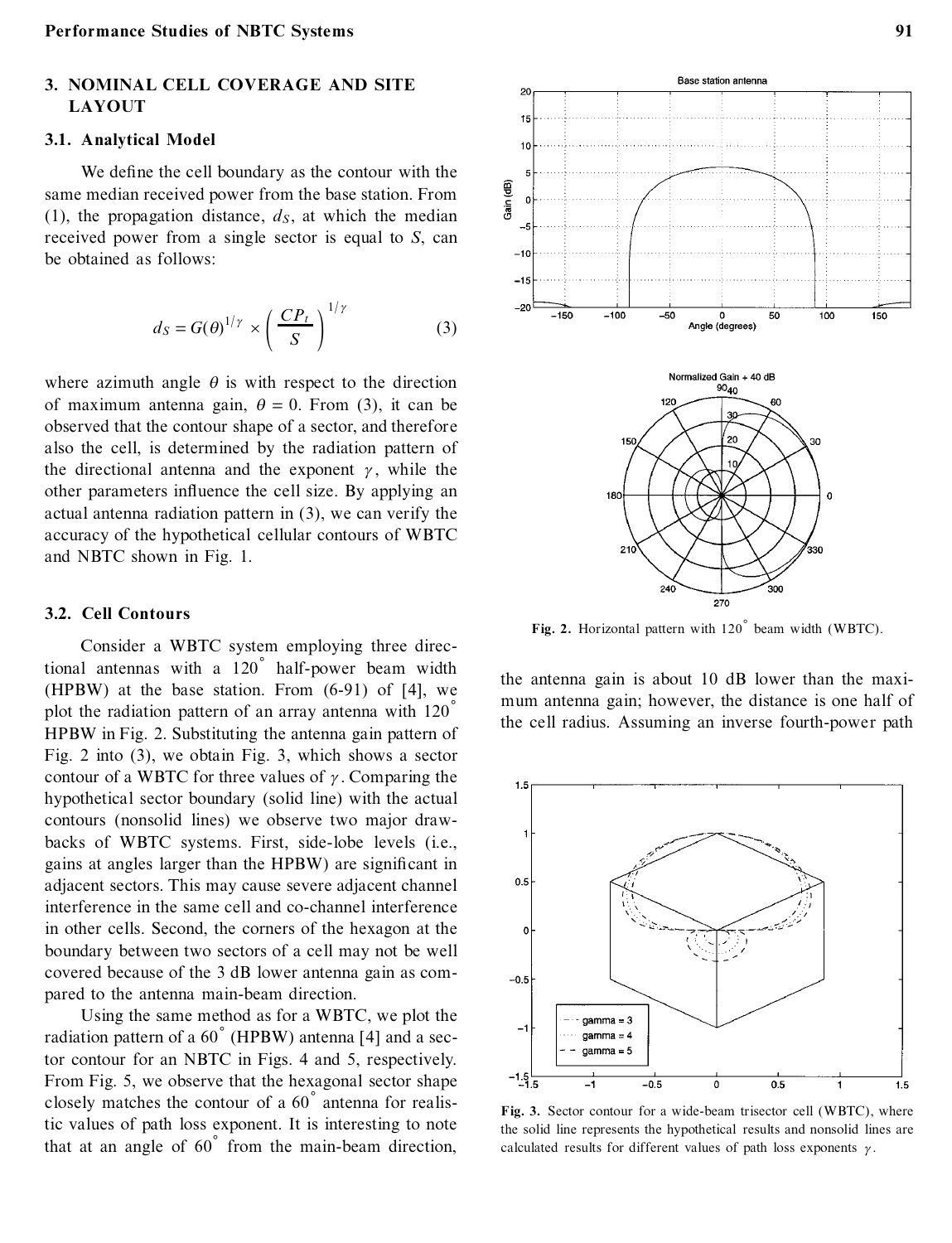

Fig. 4. Horizontal pattern with 60° beam width (NBTC).

loss model ( $\gamma$  = 4), we obtain a distance *gain* at this point of about 12 dB, which can effectively compensate the antenna loss of 10 dB.



**Fig. 5.** Sector contour for a narrow-beam trisector cell (NBTC), where the solid line represents the hypothetical results and nonsolid lines are calculated results for different values of path loss exponents  $\gamma$ .

As a check on modeling accuracy, we have com pared the assumed (theoretical) antenna patterns of Figs. 2 and 4 with the measured patterns of real products, e.g.,  $[5, 6, 7]$ . We find that  $(1)$  the assumed patterns match the measured ones fairly well in the front plane (within  $\pm 90^\circ$  of boresight); (2) the assumed patterns have somewhat lower gains than the measured ones in the back plane; and (3) the latter discrepancy is greater for the wider-beam antennas than for the narrower-beam antennas. Since the impact of interference from back lobes is much less than that from front lobes, we conclude that the patterns of Figs. 2 and 4 will give results that are only slightly optimistic, and a bit more so for WBTC systems than for NBTC systems.

#### **3.3. Site Layouts**

Site layouts can be obtained by tessellating the service area using the contour of each type of cell. With cell contours as shown in Fig. 1, examples of site layouts for the two types of cells are shown in Figs. 6 and 7. For this example, we assume a reuse factor of  $N = 3$ for both cases. We also assume that both systems use the same cell site locations. This implies that the cell sites are separated by the same distance (*D*) for these two systems. From the site layouts in Figs. 6 and 7, we obtain

$$
R_2 = \frac{\sqrt{\cancel{b}}}{2} R_1 \tag{4}
$$



**Fig.** 6. Site layout for WBTC system with reuse factor  $N = 3$ .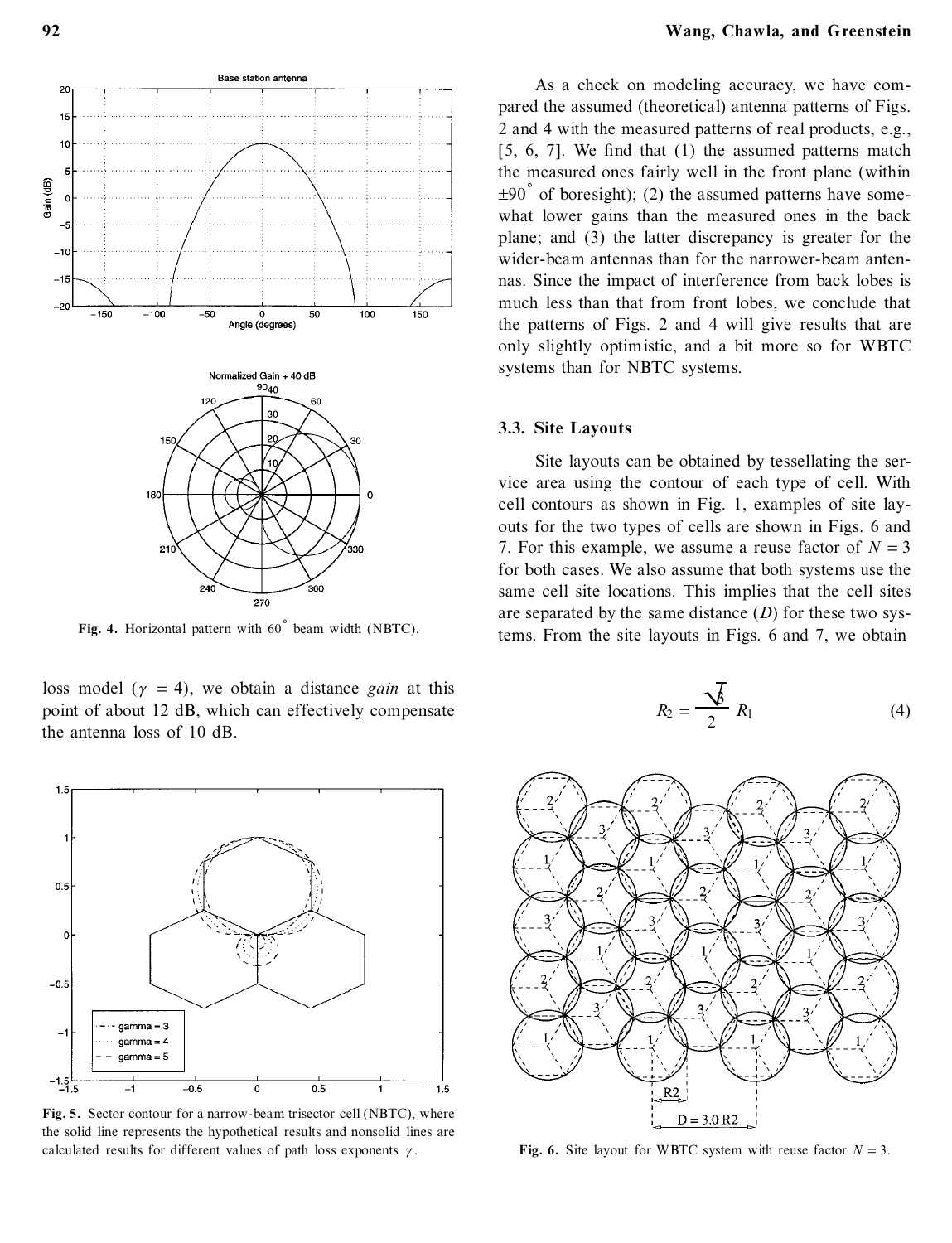

**Fig.** 7. Site layout for NBTC system with reuse factor  $N = 3$ .

where  $R_1$  is the radius of an NBTC, and  $R_2$  is the radius of a WBTC. To maintain the same received signal strength at the farthest points of an NBTC and a WBTC with the same transmitting power, the base station in an NBTC system needs about 2.5 dB higher antenna gain, according to (4) and assuming  $\gamma = 4$ . This requirement is easily met because most directional antennas with around  $60^\circ$  HPBW have 2 dB higher antenna gain than antennas with around  $100<sup>°</sup>$  HPBW. Note that (4) also implies that the area of a sector of an NBTC is equal to that of a WBTC. Clearly, this should be the case because for both layouts the total area is split into an equal number of sectors.

# **4. SIR PERFORMANCE**

## **4.1. Performance Criteria**

The coverage probability or reliability function is defined to be

$$
P(SIR) \stackrel{\triangle}{=} Prob[(Signal-to-Interference Ratio) > SIR]
$$
\n(5)

where the signal-to-interference ratio is  $S/I$ ; *S* is the local mean of the desired received power; and *I* is the local

mean of the total received interference power, i.e.,

$$
I = \sum_{i=1}^{n} I_i \tag{6}
$$

where  $I_i$  is the power of the *i*-th individual interferer and  $n$  is the number of active co-channel interferers.<sup>2</sup> This function gives the reliability of service at each possible value of signal-to-interference ratio (SIR), i.e., the fraction of the coverage area over which the SIR exceeds the value. If, for a given air interface, the required (or threshold) value for good reception is *SIR*th, then *P*(*SIR*th) is the coverage probability, or reliability, for that interface, and  $[1 - P(SIR<sub>th</sub>)]$  is the outage probability. Let *SIR*<sup>90</sup> denote the value of S/ I exceeded 90% of the time over the coverage area, i.e.,  $P(SIR_{90}) = 0.9$ . Then, a reliability of 90% or more (outage probability of 10% or less) is achieved for a given cellular design if  $SIR_{90} \geq SIR_{th}$ .

Using (1) and (6), and assuming that all sectors transmit at the same power, the signal-to-inte rference ratio for a given user can be expressed as

$$
\frac{S}{I} = \left[ \sum_{i=1}^{n} \left( \frac{G_i(\theta_i)}{G(\theta_0)} \right) \left( \frac{d_i}{d_0} \right)^{-\gamma} \left( \frac{\lambda_i}{\lambda_0} \right) \right]^{-1} \quad (7)
$$

where  $\lambda$  is the shadow fading variable (10 log( $\lambda$ ) is a Gaussian random variate with zero mean and standard deviation  $\sigma$ ), the subscript 0 corresponds to the user (desired signal), and  $i = 1, \ldots, n$  are the subscripts for the active interferers.

It is worthwhile noting that if an ideal antenna pattern were used (i.e., no side lobes and back lobes),  $\alpha$  trisector system with 120 $\degree$  beam widths would have only two first-tier interferers; however, for any realistic antenna pattern there exists six first-tier interferers, each of which experiences a different antenna gain. We include the impact of side-lobe and back-lobe interference in the study by assuming the more realistic patterns of Figs. 2 and 4.

#### **4.2. Simulation Model**

To determine coverage probability, the quantities *di*,  $\theta_i$ , and  $\lambda_i$  in (7),  $i = 0, \ldots, n$  are treated as random variables, and the probability distribution of S/ I is obtained. Since this is prohibitive to do analytically, we use a simu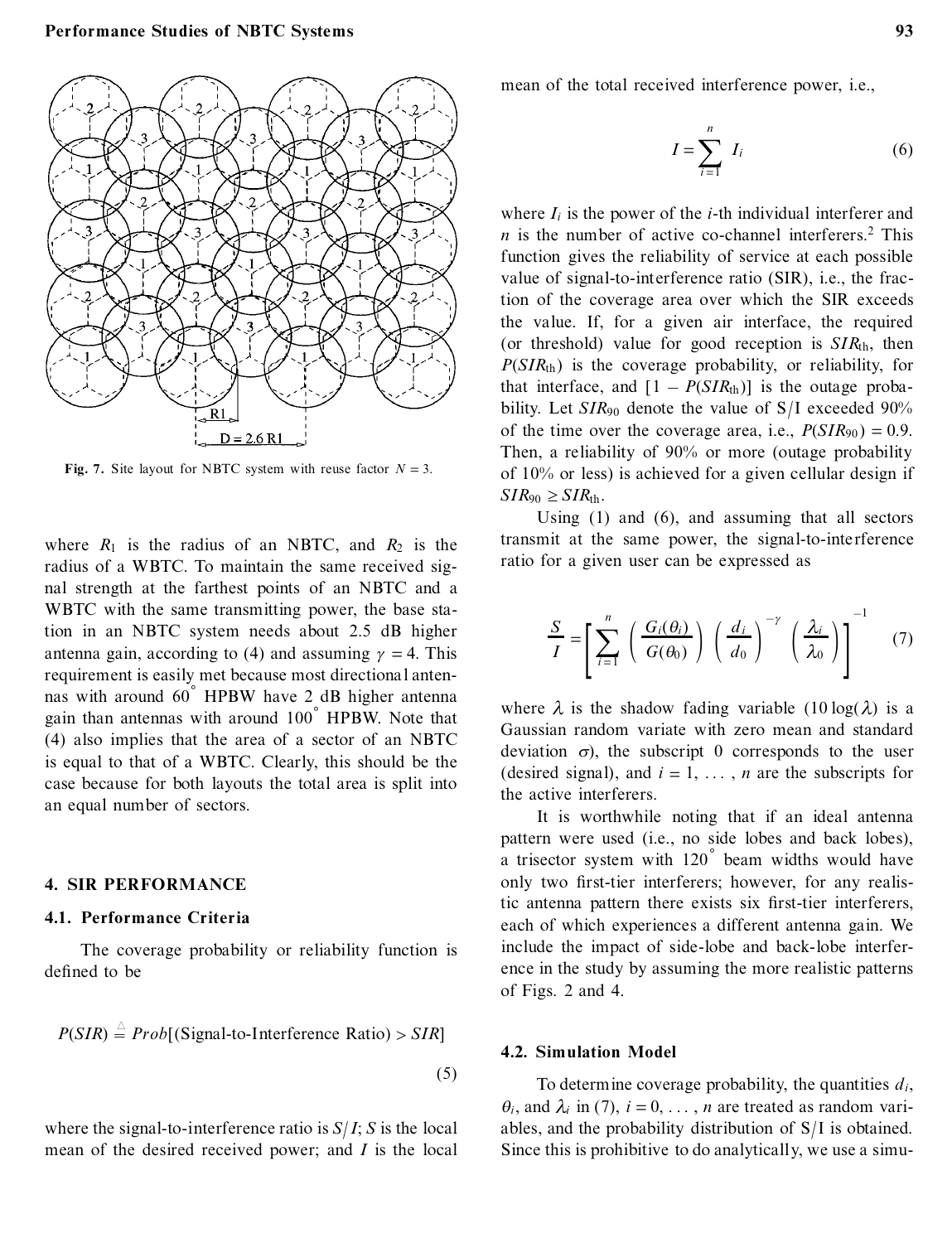lation platform, invoking the following assumptions and conditions:

- 1. We consider only the base-to-mobile (downlink) direction. In most cases, this is the performancelimiting direction  $[8, 9]$  and therefore sufficient for study purposes. This is because the uplink benefits relative to the downlink by virtue of both diversity reception and power control.
- 2. In conformity with current practice in frequency division multiple access (FDMA) and time division multiple access (TDMA) systems, we do not consider downlink power control.
- 3. The user locations are randomly generated from a uniform distribution over the service area.
- 4. The shadow fading components  $(\lambda_i, i = 0, 1,$  $\ldots$ , *n*) are assumed to be mutually independent. In reality, this may not always be true, since local shadowing for a given user location can affect its paths to all base stations. Some studies have addressed this issue of correlated lognormal fading [10], but the present one does not. On intuitive grounds, we can say that this will make our computed SIR statistics slightly pessimistic.
- 5. We consider only the first-tier co-channel interferers  $(n \leq 6$  in (7)) to simplify the simulations. On average, the total interference from the second tier is 10 dB or more below that from the first tier, and thus can be either ignored or accounted for via simple adjustments.
- 6. Initially, we evaluate a fully loaded system, wherein all co-channel interferers in the first tier are simultaneously active  $(n = 6$  in (7)). Later, we simulate more realistic environments wherein every interferer becomes active randomly, with a fractional utilization over time of  $\rho < 1$ .
- 7. Initially, our simulations assume that each user communicates with the nearest base, rather than the "best" one. Later, we add site diversity (which is more realistic), wherein each user is paired with the base supplying the strongest signal. By treating both cases, we will be able to quantify and compare the benefits of site diversity for WBTC and NBTC systems.
- 8. Initially, we assume all cell sites are located on an ideal hexagonal grid. Later, we randomly reposition all cell sites in the service area by distances up to 50% of a cell radius. This will enable us to quantify and compare the sensitivities of WBTC and NBTC systems to cell site variations.

Our simulation platform, built upon the above assumptions and conditions, was used to conduct thousands of trials. In each trial, the set  $\{d_i, \theta_i, \lambda_i\}$ ,  $i = 0$ ,  $1, \ldots, 6$ , was generated randomly and  $S/I$  was computed using (7). The population of S/ I values obtained was then used to compute P(*SIR*), (5). This was done for both WBTC and NBTC systems, and for a variety of system and propagation parameters.

## **4.3. Numerical Results: Full Loading**

We treat as the "baseline" case a system with full loading (all interferers active), no site diversity (each user terminal is linked to its nearest cell site), and an ideal cellular grid (all cell sites are centered on equisized tessellating hexagons). We will move toward more realistic cases later, as we relax these conditions one by one.

Figure 8 compares P(*SIR*) for NBTC and WBTC systems, and also shows the impact of the reuse factor  $(N)$  on performance.<sup>3</sup> For any given N, it is clear that an NBTC system has better SIR performance. As a specific example, an NBTC system with  $N = 3$  performs better than a WBTC system with  $N = 4$ . Therefore, if the SIR threshold  $(SIR<sub>th</sub>)$  is, say 13.0 dB, and the desired reliability is 90%, a fully loaded NBTC system would provide acceptable performance with a 33% capacity improve ment over a corresponding WBTC system.

Based on our simulations, Table I lists the 90th-percentile values of SIR for different values of *N* and  $\sigma$ . It is seen that, for a given *N* and  $\sigma$ , an NBTC system



**Fig. 8.** SIR performance comparison between WBTC systems (solid lines) and NBTC systems (dashed lines) without site diversity, where *N* is reuse factor,  $\sigma = 6$  dB, and  $\rho = 1$ .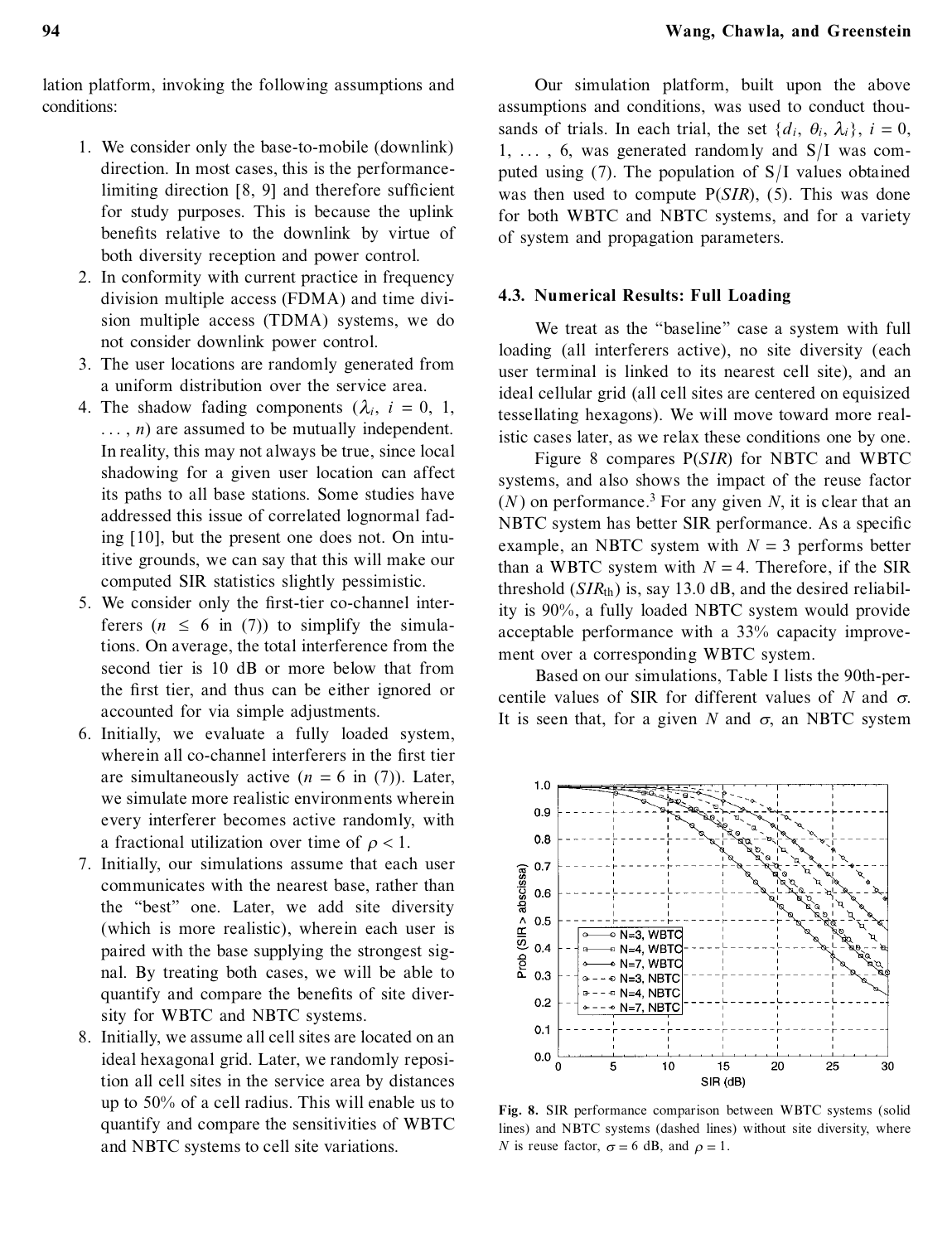## **Performance Studies of NBTC Systems 95**

**Table I.** The 90th-Percentile SIR for NBTC and WBTC Systems Without Site Diversity

|               | <b>NBTC</b> |       |                   |       | <b>WBTC</b> |       |  |
|---------------|-------------|-------|-------------------|-------|-------------|-------|--|
| $\sigma$ (dB) | $N=3$       |       | $N=4$ $N=7$ $N=3$ |       | $N=4$       | $N=7$ |  |
| 4             | 17.12       | 19.39 | 23.82             | 14.55 | 16.18       | 21.69 |  |
| 6             | 13.80       | 16.21 | 20.77             | 11.11 | 13.55       | 18.29 |  |
| 8             | 10.19       | 12.44 | 17.13             | 7.10  | 9.38        | 14.28 |  |
| 10            | 6.31        | 8.64  | 13.14             | 2.62  | 4.98        | 9.78  |  |

improves *SIR*<sup>90</sup> by 2.1 to 3.7 dB over a WBTC system, which can translate to a significant gain in system reliability. At the same time, these gains must be viewed with caution. They pertain to the *baseline* case where each cell site communicates only with terminals in its nominal service area, i.e., each terminal is linked with its nominal serving base rather than the "best" one. When we later add the realism of cell site diversity (Section 6), we will see that the differences in Table I shrink by 1 to 1.5 dB. Moreover, when we add cell site variations (Section 7), they will shrink even further. Figure 9 illustrates the impact of using an "ideal antenna" assumption to evaluate WBTC performance. It is seen that a WBTC design study based on ideal directional antennas may overestimate the SIR performance by as much as 3 dB.

## **4.4. Numerical Results: Partial Loading**

The channel utilization of any sector in a cellular system must be less than 100% to obtain suitably low



**Fig. 9.** Effects of nonideal antenna patterns on the SIR performance of WBTC systems, where  $\sigma = 8$  dB,  $\rho = 1$ , and without site diversity.



**Fig. 10.** The simulation and approximation results of the 90th-percentile values of SIR vs. channel utilization for both NBTC and WBTC systems with  $N = 3$  and  $\sigma = 6$  dB.

call-blocking probabilities. In general, the desired utilization factor  $(\rho)$  will depend on the number of channels served in the sector, the traffic statistics, and the callblocking target. For reference, in an AMPS system with  $N = 7$  and 3-sectored cells,  $\rho \approx 0.65$  for a fully loaded sector with a call-blocking target of 2%. Assuming all sectors in the system have a channel utilization equal to  $\rho$ , it follows that the average of the total received interference power is also scaled by  $\rho$ , and thus a first-order approximation to  $SIR<sub>90</sub>$  as a function of  $\rho$  is

$$
SIR90(\rho) = SIR90(1) - 10 \times \log(\rho)
$$
 (8)

We have tested the above approximate model via our simulations. Figure 10 is a plot of  $SIR_{90}$  vs.  $\rho$  for both WBTC and NBTC systems with  $N = 3$  and  $\sigma = 6$  dB. The results predicted by (8) compare favorably with those from simulations over the range  $\rho \geq 0.4$ . In general, we can say that (8) gives a useful worst case bound on the variation of  $SIR<sub>90</sub>$  (or any other percentile) with  $\rho$ .

It is worth noting from Fig. 10 that, for  $N = 3$  and  $\sigma = 6$  dB, an NBTC system yields  $SIR_{90} = 17$  dB (as required in current AMPS and IS-136 systems) for  $\rho =$ 0.5

# **5. COVERAGE PERFORMANCE**

#### **5.1. Analysis**

Using the simulation platform discussed in Section 4, we have also studied the statistics of the user sig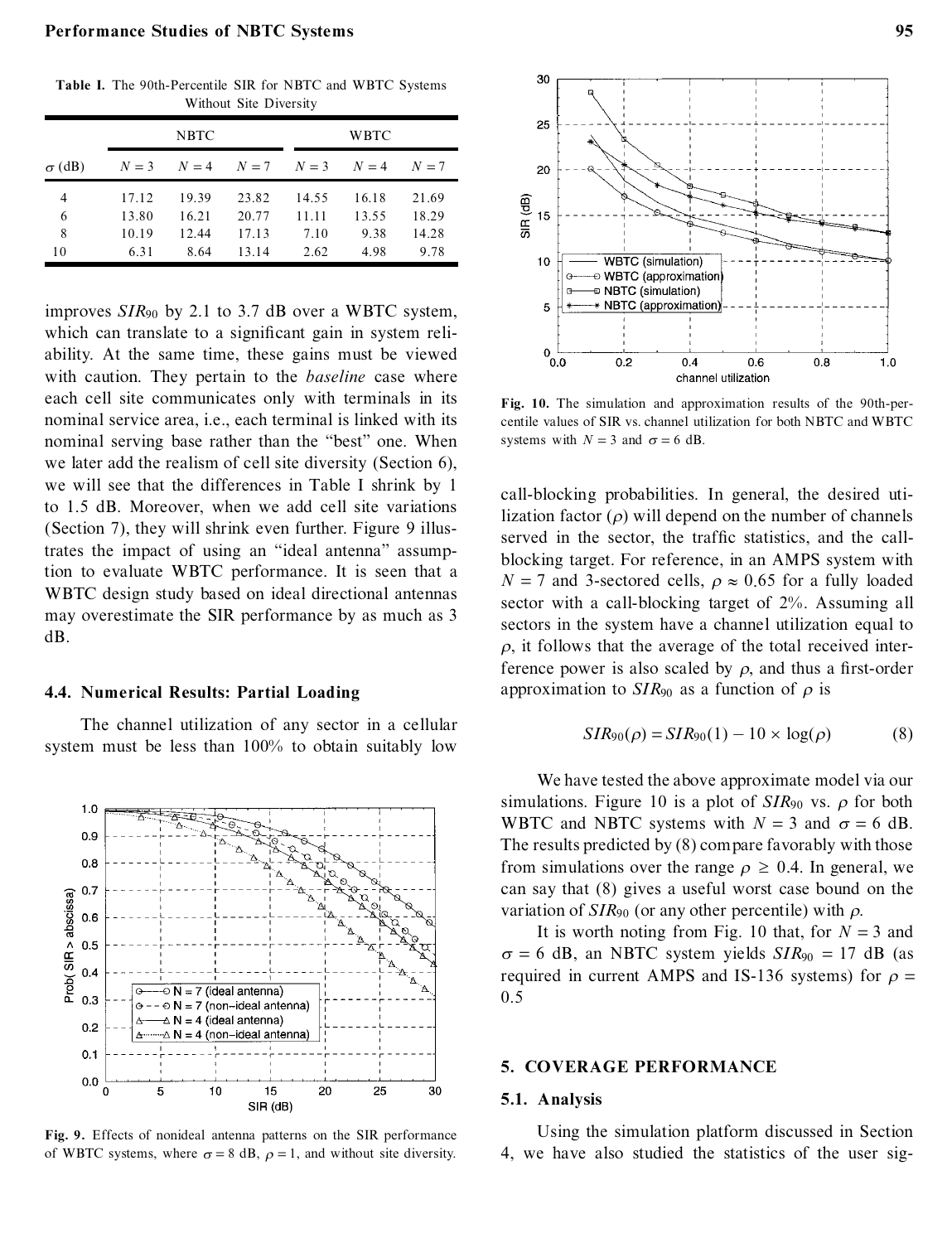nal level throughout a service area. We did this for both WBTC and NBTC systems, assuming as before that both systems have the same cell site spacings.

In these initial simulations, we have assumed no site diversity and an ideal cellular grid. Our aim is to deter mine which system needs more transmit power, in this case, to achieve a specified signal coverage.

To begin, the local mean received power can be written as

$$
P_r = C + P_t - 10\gamma \log(d) + G(\theta) + 10\log(\lambda)
$$
 (9)

where all terms are as before except that *C* and  $G(\theta)$  are in  $\text{dB}$  and  $P_t$  and  $P_t$  are in dBm. The last three terms are a function of the user, and so we lump them together as

$$
X = -10\gamma \log(d) + G(\theta) + 10\log(\lambda) \tag{10}
$$

Recall that  $10 \log(\lambda)$  is a zero-mean Gaussian variate with standard deviation  $\sigma$ . For convenience only, we assume *d* is in km.

A typical performance requirement is that *P<sup>r</sup>* should fall below some minimum value,  $P_0$ , for no more than some percentage, *p*, of the service area (i.e., *p* is the specified outage probability). Now let  $X_p$  be the numerical value that *X* falls below at *p* percent of locations. From (9) and (10), it is then easy to see that the performance requirement will be met if

$$
P_t \ge P_o - C - X_p \tag{11}
$$

Clearly, the larger  $X_p$  is, the less transmit power is needed. Thus, by finding the cumulative distribution function (CDF) of *X* for both systems, we can learn the differences in transmit power requirements for specified values of outage probability.

## **5.2. Numerical Results**

Figure 11 shows CDFs of *X* for both NBTC and WBTC systems for different values of  $\sigma$ , where the antenna radiation patterns are as shown in Figs. 2 and 4. In general, NBTC systems have larger values of *X* than WBTC systems at the same probability level. Thus, NBTC systems require less transmit power. At the  $p = 10\%$  level, the difference is typically 2.5 dB. The reason is mainly the higher antenna gain and also a better matching of the hypothetical sector shape with the actual sector contour in an NBTC system. We also note from Fig. 11 that required transmit power increases with  $\sigma$ , as expected.



**Fig. 11.** CDF of *X*, where the cell radius  $R_1 = 4$  km and  $\gamma = 4$ .

The impact of path loss exponent  $\gamma$  is shown in Fig. 12. Also as expected, we see that as  $\gamma$  increases, X decreases, i.e., a higher transmission power is required. More important, we see that the power improvement of NBTC systems over WBTC systems is roughly the same for different values of  $\gamma$ .

It is also interesting to know whether the better radio signal strength (RSS) performance for NBTC systems implies a stronger interference to others. Figure 13 shows that at a higher level of CDF, say 90%, a user in an NBTC system actually receives less interference power from other co-channel cells. This result is not surprising because the narrower-beam antenna in an NBTC



**Fig. 12.** Effects of path loss exponent  $\gamma$  on the *X*, where the cell radius  $R_1 = 4$  km and  $\sigma = 6$  dB.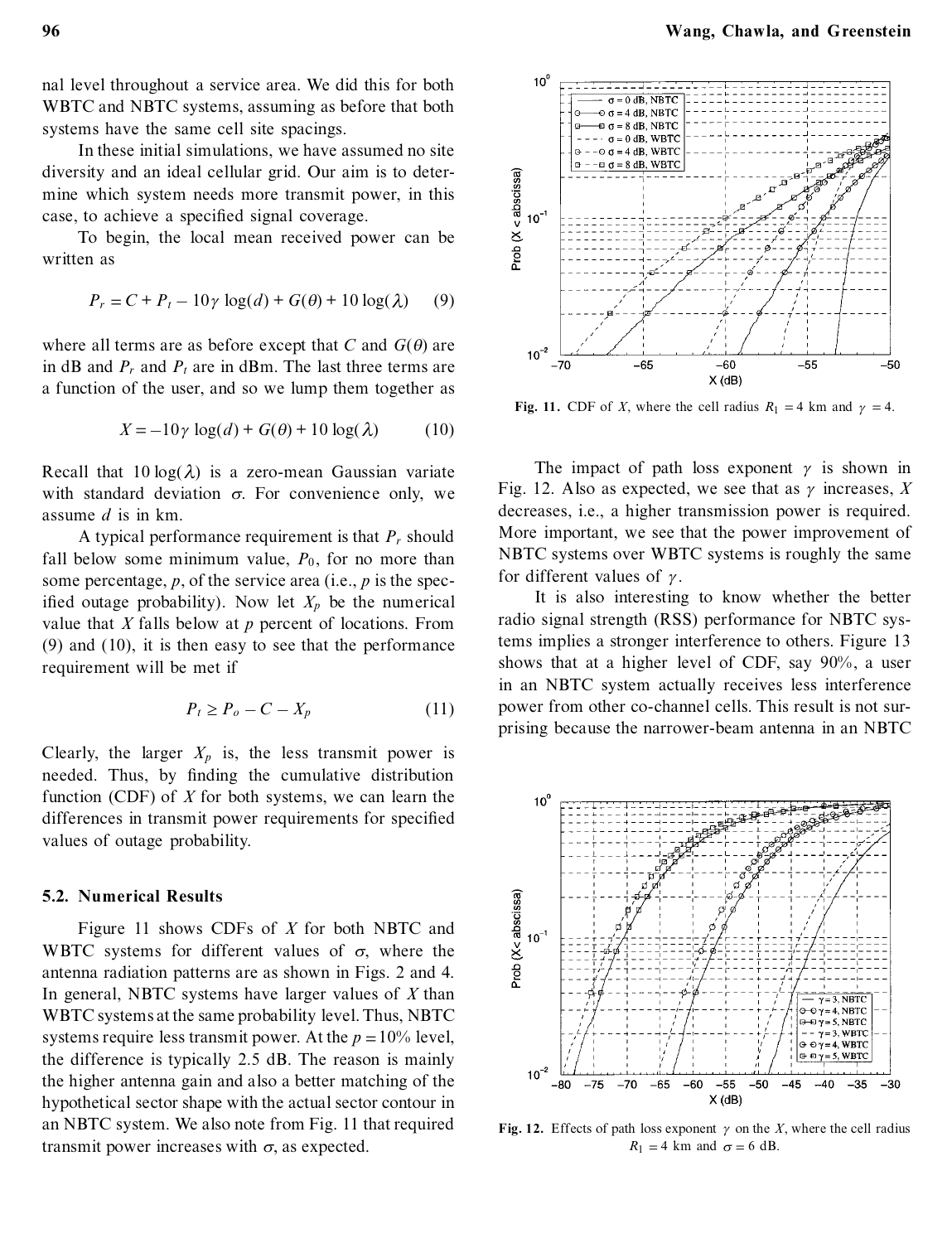

**Fig. 13.** Comparison of total interference power between NBTC and WBTC systems, where  $N = 4$ ,  $P_t = 45$  dBm and  $\sigma = 6$  dB.

system obviously propagates radio energy in a narrower area, resulting in lower interference. These two observations for NBTC systems-less interference and better RSS performance—explain why an NBTC system has better SIR performance.

# **6. SITE DIVERSITY**

Unlike the hypothetical cell contours shown in Fig. 1, actual cell coverage areas are determined through the process of site selection. During this process, each mobile terminal compares the received signal power levels from surrounding base stations and then selects the best one to connect to. This technique is called site diversity or macrodiversity. The performance gains that result from site diversity for both the NBTC and WBTC systems are evaluated and compared in this section. For simplicity, we consider the fully loaded case and assume that an ideal desired-power algorithm is used, i.e., only the desired-signal power levels are compared. Although the signal power measured by the mobile station is the summation of the desired signal and any co-channel interference, the performance of the "total-power" algorithm is close to that of the desired-power algorithm for realistic values of SIR [11].

We find, as may be expected, that site diversity improves both coverage performance and SIR perfor mance. We consider SIR performance first. Figure 14 shows this performance with and without site diversity for both NBTC and WBTC systems, for  $N = 4$  and  $\sigma$  $= 6$  dB. Observe that the NBTC system outperforms



**Fig. 14.** Site diversity gain for the NBTC and WBTC systems in terms of SIR performance improvement, where  $N = 4$  and  $\sigma = 6$  dB.

the WBTC system both with and without site diversity. For the NBTC system with diversity, the 90th-percentile value of SIR is 1.5 dB better than that of the WBTC system; without diversity, the performance difference is 2.5 dB. The SIR improvement may lead to an increase in system capacity. For example, if the SIR requirement is a 90th percentile equal to 17 dB, then only the NBTC system is capable of using  $N = 4$ .

Table II lists the 90th-percentile value of SIR for the NBTC and WBTC systems for other combinations of  $N$  and  $\sigma$ . Comparing the SIR performance of the two systems without site diversity (Table I) and with site diversity (Table II), we observe the following: (1) for the values of  $\sigma$  and *N* considered, the site diversity gains range from around 0.9 to 6.2 dB for both systems; (2) the larger the value of shadow-fading standard deviation, the larger the site diversity gain; (3) the site diversity gains are greater for the WBTC system; (4) as a consequence, the improvements of NBTC systems over WBTC systems shrink, with site diversity, to values ranging from

**Table II.** The 90th-Percentile SIR for NBTC and WBTC Systems with Site Diversity

|               | <b>NBTC</b> |       |       |       | <b>WBTC</b> |       |  |
|---------------|-------------|-------|-------|-------|-------------|-------|--|
| $\sigma$ (dB) | $N=3$       | $N=4$ | $N=7$ | $N=3$ | $N=4$       | $N=7$ |  |
| 4             | 17.99       | 20.26 | 24.77 | 16.49 | 18.84       | 23.59 |  |
| 6             | 15.91       | 18.02 | 22.70 | 14.21 | 16.46       | 21.38 |  |
| 8             | 13.94       | 16.08 | 20.76 | 11.68 | 13.81       | 18.78 |  |
| 10            | 11.97       | 14.02 | 18.70 | 8.77  | 10.93       | 16.01 |  |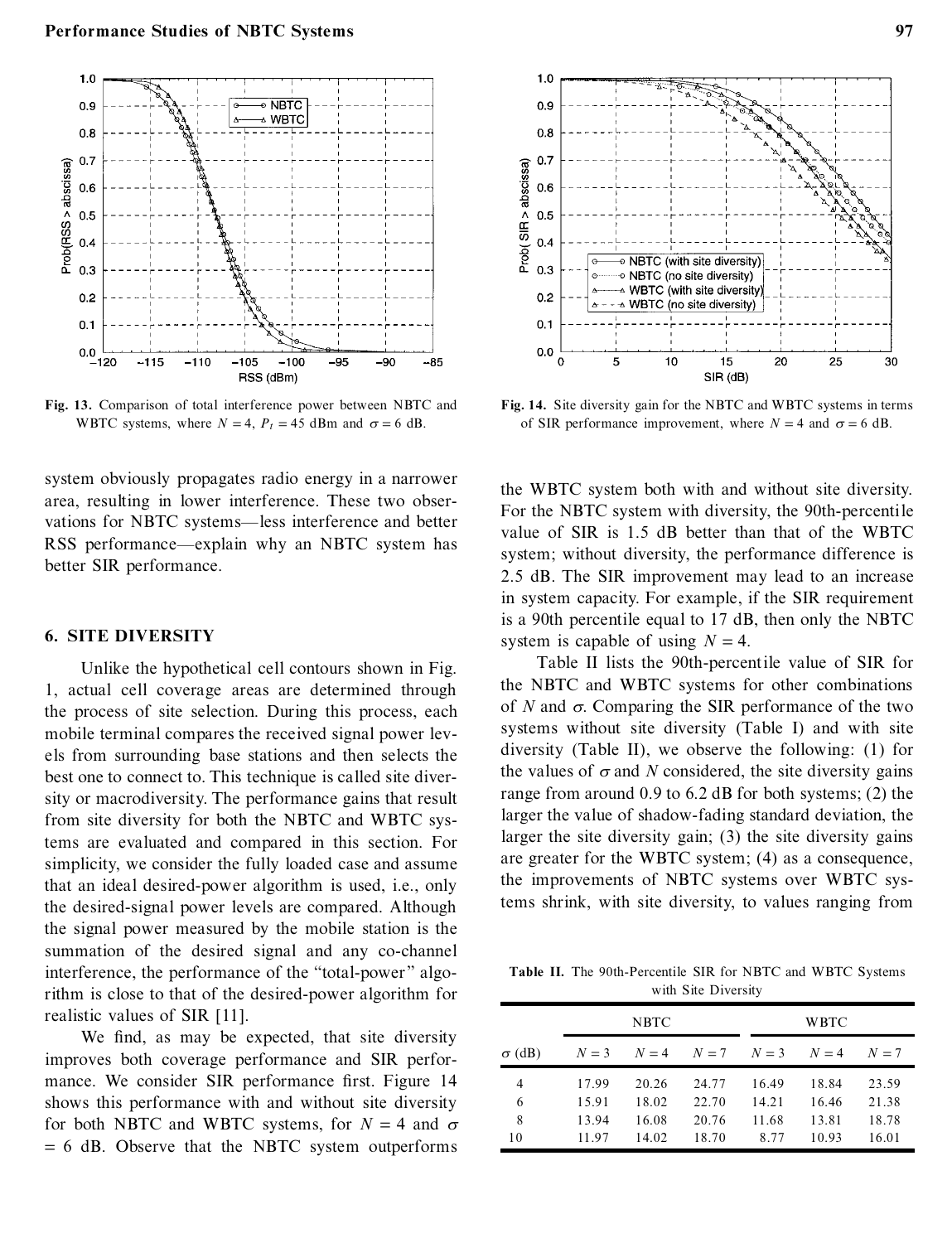1.2 to 3.2 dB; and (5) the improvement of NBTC systems over WBTC systems increases with shadow-fading standard deviation and decreases with reuse factor.

Figure 15 shows the coverage performance for both systems for  $\sigma = 6$  dB. Observe that with or without site diversity, at the  $p = 10\%$  level, the NBTC systems outperforms the WBTC system by around 2 dB. This improvement implies a decrease in the required transmit power; alternatively, assuming the same transmit power, it implies a larger cell coverage area, and therefore a smaller number of cells for the NBTC system.

Table III summarizes the coverage performances at the  $p = 10\%$  level of the two systems with and without site diversity. We found that, for  $\sigma = 4 \sim 10$  dB, the coverage performance gain as a result of site diversity is almost the same for the two systems. Therefore, the table just includes one column for site diversity gain. The table also lists the difference in transmit power requirements between the two systems. We observe the following: (1) for  $\sigma = 4 \sim 10$  dB, the site diversity gains range from 1.5 to 7.0 dB for both systems, almost the same range as that for the corresponding SIR improvement; (2) as may have been predicted, the larger the value of shadow standard deviation, the larger the site diversity gain; and (3) just as for SIR, an NBTC system consistently outperforms a WBTC system, with the gain increasing from  $2$  to  $3$  dB as  $\sigma$  increases from 4 to 10 dB. For reference, if  $\gamma = 4$ , then a 2.5 dB gain in transmit power translates to a 33% increase in cell area, or equivalently, to a 25% reduction in the number of base stations required to cover a given area.



**Fig. 15.** Coverage performance of NBTC and WBTC systems with  $\gamma$  $= 4$  and  $\sigma = 6$  dB.

|  |                    | Table III. Coverage Performance Improvements: Site Diversity and |  |  |
|--|--------------------|------------------------------------------------------------------|--|--|
|  | <b>NBTC</b> System |                                                                  |  |  |

| $\sigma$ (dB) | Site Diversity<br>Gain $(dB)$ | Transmit Power Improvement<br>of NBTC $(dB)$ |
|---------------|-------------------------------|----------------------------------------------|
|               | 1.6                           | 2.0                                          |
| 6             | 3.1                           | 2.2                                          |
| 8             | 4.8                           | 2.3                                          |
| 10            | 7.0                           | 3.0                                          |

#### **7. SENSITIVITY TO LOCATION VARIATION**

So far we have assumed that the cell sites are in their ideal locations, i.e., cell site locations are available everywhere. However, this is seldom true in practice. This section discusses the sensitivity of the NBTC and WBTC systems to site location variations. We do not consider the sensitivity to errors in antenna pointing since it is easier to align the direction perfectly than to choose the site location.

We model the location variation by assuming that each base lies within a circle of radius  $\eta R$  centered on its ideal location, where  $R$  is the cell radius and  $\eta$  is a parameter. The position of each base within its permissible circle of radius  $\eta R$  is uniformly distributed in this circle. We obtain simulation results as  $\eta$  varies from 0 (ideal-grid case) to 0.5.

### **7.1. Simulation Approach**

- 1. For a given value of  $\eta$ , randomly generate the cell site locations within their permissible circles.
- 2. Evaluate the SIR and coverage performance (NBTC and WBTC) with site diversity for  $N =$ 4,  $\sigma = 6$  dB, and  $\gamma = 4$ , for all mobiles served by a specific sector.
- 3. Repeat Steps 1 and 2 for 50 different trials.
- 4. Do the above for  $\eta = 0.1, 0.2, 0.3, 0.4,$  and 0.5.

#### **7.2. Numerical Results**

Figures 16 and 17 show the SIR performances of the NBTC and WBTC systems for  $\eta = 0.2$ ; Figs. 18 and 19 show the corresponding coverage performance. In each figure, the nominal case corresponds to ideal cell site location, and the worst case refers to the worst observed performance over the 50 trials. We see from Figs. 16 and 17 that for  $\eta = 0.2$ , the maximum degradation of the 90th-percentile value of the SIR, for either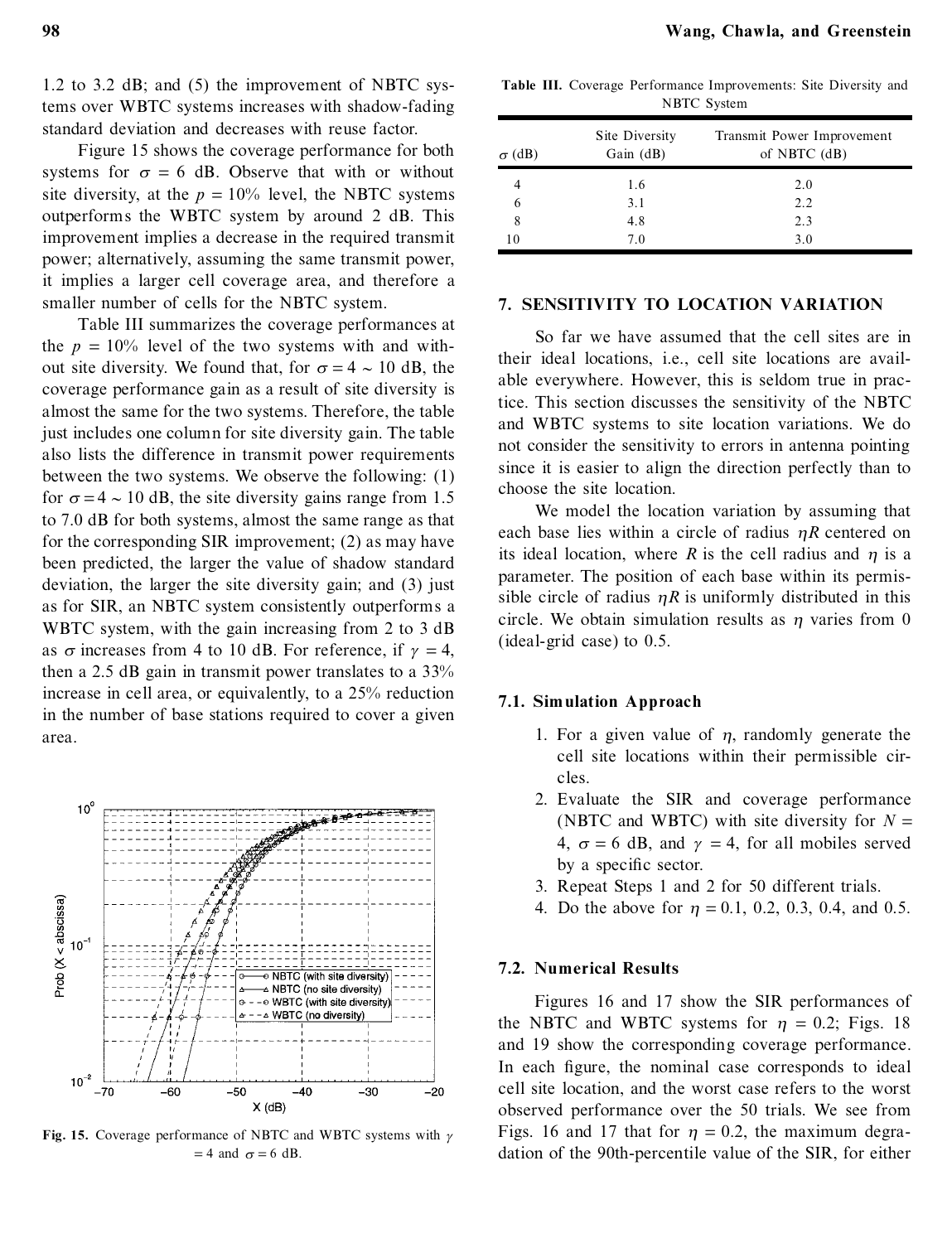

**Fig. 16.** Sensitivity of SIR performance on variation of cell site location for NBTC systems with site diversity, where  $\eta = 0.2$ , the ratio of the radius of site uncertainty area to a cell radius;  $N = 4$ ;  $\sigma = 6$  dB.

system, is less than 2 dB. From Figs. 18 and 19, we see that the maximum degradation in the coverage perfor mance (10th percentile of *X*), for either system, is around 1.5 dB.

Table IV summarizes the sensitivity of the SIR performance to location variation in terms of the mean and the standard deviation, over the 50 trials, of the 90thpercentile SIR. From the table, we see that (1) for the values of  $\eta$  considered, the mean performance of the NBTC system continues to be better than the mean performance of the WBTC system, even though the perfor-



**Fig. 17.** Sensitivity of SIR performance on variation of cell site location for WBTC systems with site diversity, where  $\eta = 0.2$ , the ratio of the radius of site uncertainty area to a cell radius;  $N = 4$ ;  $\sigma = 6$  dB.



**Fig. 18.** Sensitivity of RSS performance on variation of cell site location for NBTC systems with site diversity, where  $\eta = 20\%$ , the ratio of radius of uncertainty area for a cell site to that of a cell coverage area;  $N = 4$ ,  $\sigma = 6$  dB.

mance gap narrows from 1.4 to 0.8 dB as  $\eta$  increases from 0.1 to 0.5; (2) the standard deviations (computed in the dB domain) of the SIR of the two systems are close for all values of  $\eta$ , and increase as  $\eta$  increases. This phenomenon also tends to narrow the performance gap between the two systems with increasing  $\eta$ .

Table V summarizes the sensitivity of the coverage performance to location variation, in terms of the mean and the standard deviation, over the 50 trials, of



**Fig. 19.** Sensitivity of RSS performance on variation of cell site location for WBTC systems with site diversity, where  $\eta = 20\%$ , the ratio of radius of uncertainty area for a cell site to that of a cell coverage area;  $N = 4$ ;  $\sigma = 6$  dB.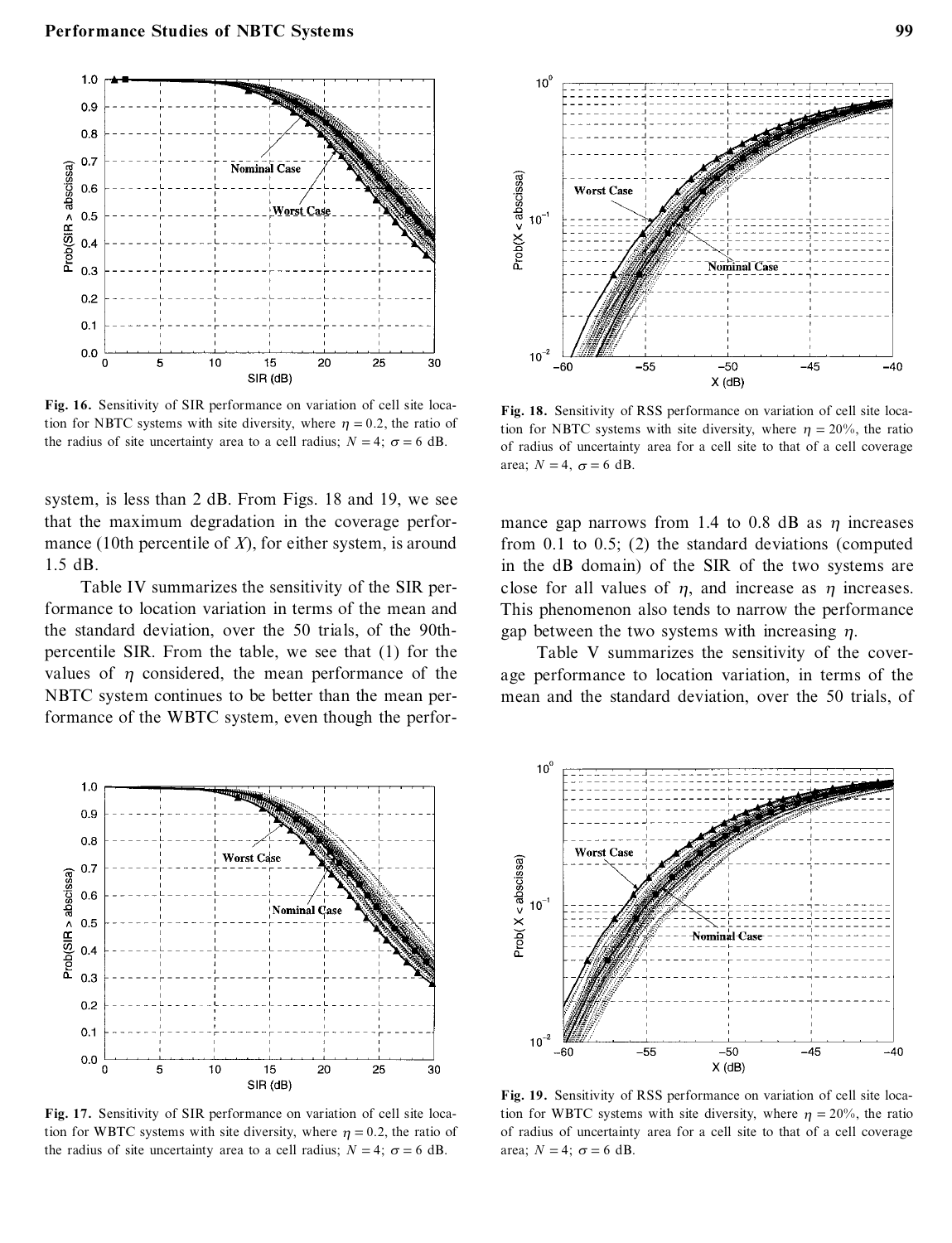**Table IV.** The Mean and Standard Deviation of the 90th-Percentile Values of SIR

|     |       | <b>NBTC</b>           | WBTC  |                       |  |
|-----|-------|-----------------------|-------|-----------------------|--|
| η   | Mean  | Standard<br>Deviation | Mean  | Standard<br>Deviation |  |
| 0.1 | 18.09 | 0.51                  | 16.71 | 0.41                  |  |
| 0.2 | 18.05 | 0.90                  | 16.79 | 0.87                  |  |
| 0.3 | 17.94 | 1.24                  | 16.84 | 1.23                  |  |
| 0.4 | 17.74 | 1.48                  | 16.82 | 1.57                  |  |
| 0.5 | 17.41 | 1.70                  | 16.64 | 1.79                  |  |

the 90th-percentile *X*. From the table, we see that  $(1)$  as for SIR, the mean coverage performance of the NBTC system continues to be better than the mean coverage performance of the WBTC system, and this performance gap narrows from 1.9 to 0.8 dB as  $\eta$  increases from 0.1 to 0.5; (2) the standard deviations (computed in the dB domain) of the coverage performance  $(X)$  of the two systems increase as  $\eta$  increases, again leading to a narrowing of the performance gap; (3) the standard deviations of the coverage performance  $(X)$  of the NBTC systems are less than those of the WBTC systems.

Table VI lists the worst-case 90th-percentile SIR over the 50 trials, for different values of  $\eta$ . From the table, we see that the worst-case performance of the NBTC system continues to be better than that of the WBTC system, even though the performance gap narrows from 1.4 to 0.6 dB as  $\eta$  increases from 0.1 to 0.5; The table also lists the worst-case performance degradation ("Loss") of either system as  $\eta$  varies from 0.1 to 0.5. We see from the table that for  $\eta = 0.5$ , the 90thpercentile SIR can be as much as 4.2 dB below the

**Table VI.** The Performance Degradations of NBTC Systems and WBTC Systems Due to the Location Variations of Cell Sites, in Terms of Worst-Case 90th-Percentile SIR

|          | <b>NBTC</b> |      |       | WBTC |             |
|----------|-------------|------|-------|------|-------------|
| η        | (A)         | Loss | (B)   | Loss | $(A) - (B)$ |
| $\theta$ | 18.02       |      | 16.46 |      | 1.56        |
| 0.1      | 17.07       | 0.95 | 15.72 | 0.74 | 1.35        |
| 0.2      | 16.30       | 1.72 | 15.09 | 1.37 | 1.21        |
| 0.3      | 15.15       | 2.87 | 14.17 | 2.29 | 0.98        |
| 0.4      | 14.51       | 3.51 | 13.77 | 2.69 | 0.74        |
| 0.5      | 13.83       | 4.19 | 13.21 | 3.21 | 0.62        |

nominal value in an NBTC system, and as much as 3.2 dB below the nominal value in a WBTC system. Usually  $\eta = 0.1 - 0.25$  is the typical range [9, 12].

Table VII shows the corresponding worst-case coverage performance, i.e., it lists the 10th-percentile *X* over the 50 trials, for different values of  $\eta$ . From the table, we see that, as for SIR, the worst-case performance of the NBTC system continues to be better than that of the WBTC system, even though the performance gap narrows from 1.8 to 1.0 dB as  $\eta$  increases from 0.1 to 0.5. The table also lists the worst-case performance degradation ("Loss") of either system as  $\eta$  varies from 0.1 to 0.5. We see from the table that for  $\eta = 0.5$ , the 10th-percentile *X* can be as much as 3.9 dB below the nominal value in an NBTC system, and as much as 3.1 dB below the nominal value in a WBTC system.

To summarize, we find that NBTC systems continue to outperform WBTC systems, in terms of both SIR and coverage, even for nonideal locations of cell sites. However, the performance gaps narrow as the cell sites are

**Table V.** The Mean and Standard Deviation of the 10th-Percentile Values of *X*

|     |          | NBTC                  |          | WBTC                  |  |  |
|-----|----------|-----------------------|----------|-----------------------|--|--|
| η   | Mean     | Standard<br>Deviation | Mean     | Standard<br>Deviation |  |  |
| 0.1 | $-53.03$ | 0.37                  | $-54.92$ | 0.38                  |  |  |
| 0.2 | $-53.14$ | 0.70                  | $-54.76$ | 0.80                  |  |  |
| 0.3 | $-53.31$ | 0.94                  | $-54.66$ | 1.19                  |  |  |
| 0.4 | $-53.53$ | 1.11                  | $-54.62$ | 1.54                  |  |  |
| 0.5 | $-53.93$ | 1.27                  | $-54.75$ | 1.77                  |  |  |

**Table VII.** The Performance Degradations of NBTC Systems and WBTC Systems Due to the Location Variations of Cell Sites, in Terms of Worst-Case 10th-Percentile *X*

|              | NBTC<br>WBTC |      |          |      |             |  |
|--------------|--------------|------|----------|------|-------------|--|
| η            | (A)          | Loss | (B)      | Loss | $(A) - (B)$ |  |
| $\mathbf{0}$ | $-53.08$     |      | $-55.01$ |      | 1.93        |  |
| 0.1          | $-53.77$     | 0.69 | $-55.59$ | 0.58 | 1.82        |  |
| 0.2          | $-54.49$     | 1.41 | $-56.26$ | 1.25 | 1.77        |  |
| 0.3          | $-55.35$     | 2.27 | $-56.96$ | 1.95 | 1.61        |  |
| 0.4          | $-56.16$     | 3.08 | $-57.58$ | 2.57 | 1.42        |  |
| 0.5          | $-57.02$     | 3.94 | $-58.08$ | 3.07 | 1.06        |  |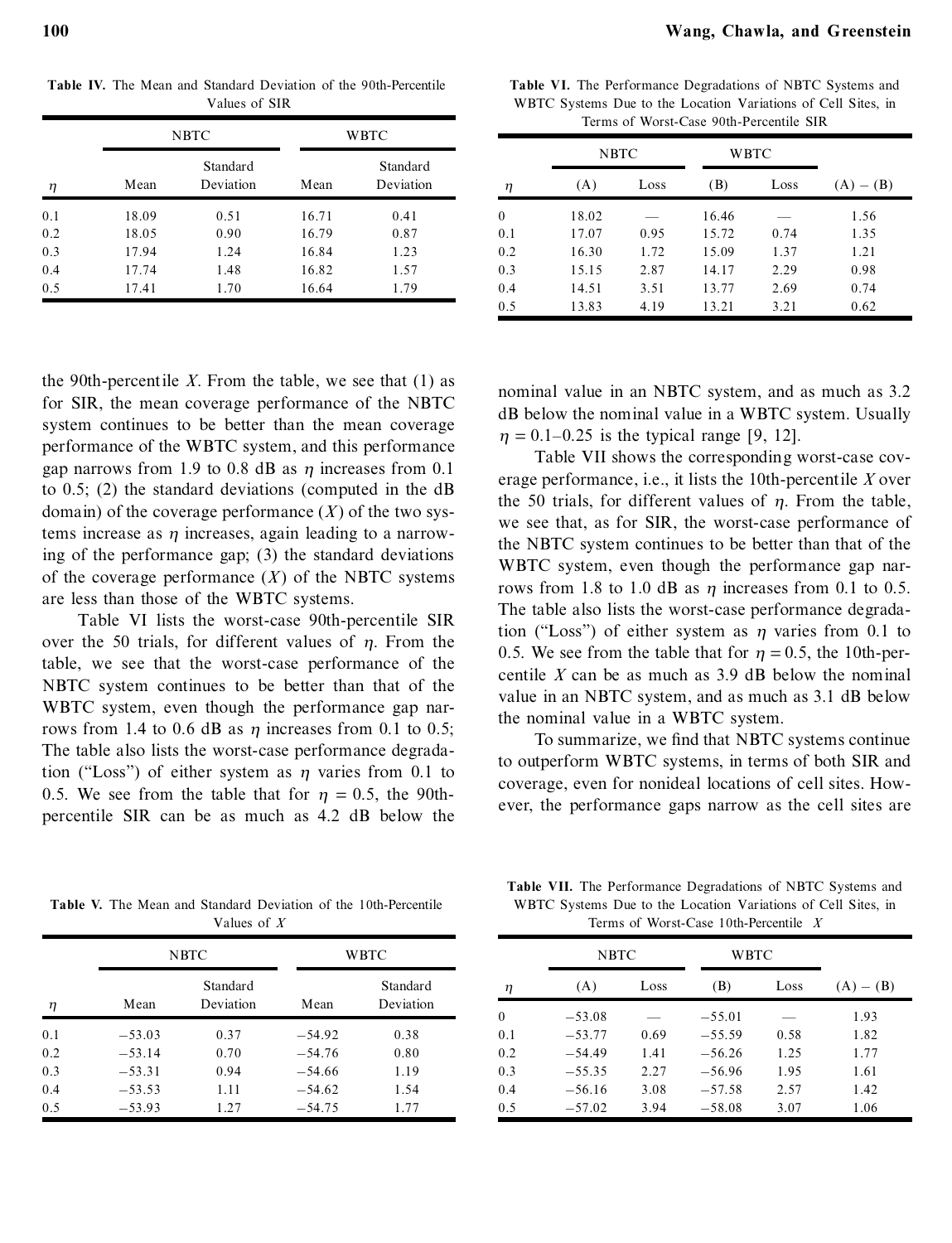allowed to be located farther away from their ideal locations.

#### **8. CONCLUDING REMARKS**

We have used Monte Carlo simulations to assess two trisector cellular architectures: the traditional one using  $100\degree$  -120 $\degree$  antenna beams (and called WBTC herein) and the newer clover-leaf architecture using  $60\degree$  -70 $\degree$  beams (and called NBTC herein). For each, we have quantified the statistics of both downlink signal-tointerference ratio and received downlink signal power. In so doing, we have considered the effects of (1) channel utilization factor, (2) site diversity, (3) nonideal cell site locations, and  $(4)$  the influences of reuse factor  $(N)$ and shadow fading standard deviation  $(\sigma)$ . We have also examined to a limited extent the effects of antenna pattern and the path loss exponent  $(\gamma)$ . Although we have not analyzed the uplink, we would expect the comparisons for the uplink to be close to those for the downlink.

We would like to point out that because of handoff hysteresis or call dragging, and also because of measurement errors, the performance results assuming site diversity are somewhat optimistic. Therefore, it is useful to also present the performance results without site diversity, as we have done. On the other hand, because we did not include any fine-tuning (altering the power settings, for example) in the study on site location variations, the results for this case are somewhat pessimistic. Notwithstanding these comments, we expect that the performance results obtained are representative of the two architectures, and especially so as concerns the comparison between them.

We conclude, therefore, that NBTC system perfor mance exceeds that of WBTC systems, both in SIR statistics and signal coverage. The improvement in coverage translates to a reduced power requirement of about 2 dB for the same cell size, or equivalently to a 25% larger cell coverage area (assuming  $\gamma = 4$ ) for the same power. The improvement in SIR performance corresponds to a gain (for typical values of  $\sigma$ ) of 2 to 3 dB in the 90th SIR percentile. Whether this gain can be exploited to increase reuse efficiency (and thus capacity) is not clear. It certainly can be translated to significantly improve grade of service in cellular environments, with no attendant cost.

As regards future work, there are at least two directions worth considering. The first is to model terminal mobility and system latency, and then reevaluate the performance of each architecture. The second is to study the performance for spatially nonuniform traffic. We do not expect these studies to change our main conclusion, but we do expect to be able to provide even more realistic performance evaluations.

## **ACKNOWLEDGMENTS**

The authors would like to thank Jim Whitehead for providing valuable comments and Martin Clark for his help with the radiation patterns of directional antennas.

#### **NOTES**

- 1. We assume here that the user's antenna is omnidirectional with respect to azimuth angle *h*.
- 2. For studying SIR performance, we ignore the effects of receiver thermal noise.
- 3. Hereafter, we deal only with dB values of signal-to-interf erence ratio.

## **REFERENCES**

- 1. V. Palestini, Alternative frequency plans in hexagonal-shaped cellular layouts, in *IEEE International Symposium on Personal, Indoors, and Mobile Radio Communications*, 1992, pp. 585-590.
- 2. W. C. Y. Lee, Smaller cells for greater performance, *IEEE Com*munications Magazine, Nov. 1991, pp. 19-23.
- 3. Y. S. Yeh and S. C. Schwartz, Outage probability in mobile telephone due to multiple log-normal interferers, *IEEE Transactions on Communications*, Vol. 32, Apr. 1984, pp. 380-388.
- 4. C. Balanis, *Antenna Theory.* Harper & Row, New York, 1982.
- 5. G. C. D. Piazza, A. Plitkins, and G. I. Zysman, The cellular test bed, *The Bell System Technical Journal*, Vol. 58, Jan. 1979, pp. 215±248.
- 6. *Product Selection Guide 195*, CELWAVE Inc., 1995.
- 7. *Wireless Communication Antennas Catalog.* Radiation Systems Inc., 1995.
- 8. M. V. Clark, V. Erceg, and L. J. Greenstein, Reuse efficiency in urban microcellular networks, in *IEEE Vehicular Technology Conference*, 1996, pp. 421-425.
- 9. R. Rudokas and T. Benz, Is it time to rethink frequency reuse formulas? *Telephony*, Vol. 232, Mar. 1997, pp. 68-74.
- 10. S. Ariyavisitakul, T. E. Darcie, L. J. Greenstein, M. P. Phillips, and N. K. Shankaranaraya nan, Performance of simulcast wireless techniques for personal communication systems, *IEEE Journal on Selected Areas in Communication* , Vol. 14, May 1996, pp. 632±643.
- 11. L. C. Wang and C. T. Lea, Macrodiversity cochannel interference analysis, *Electronics Letters*, Vol. 31, Apr. 1995, pp. 614–616.
- 12. Personal communications with J. F. Whitehead, Feb. 1997.